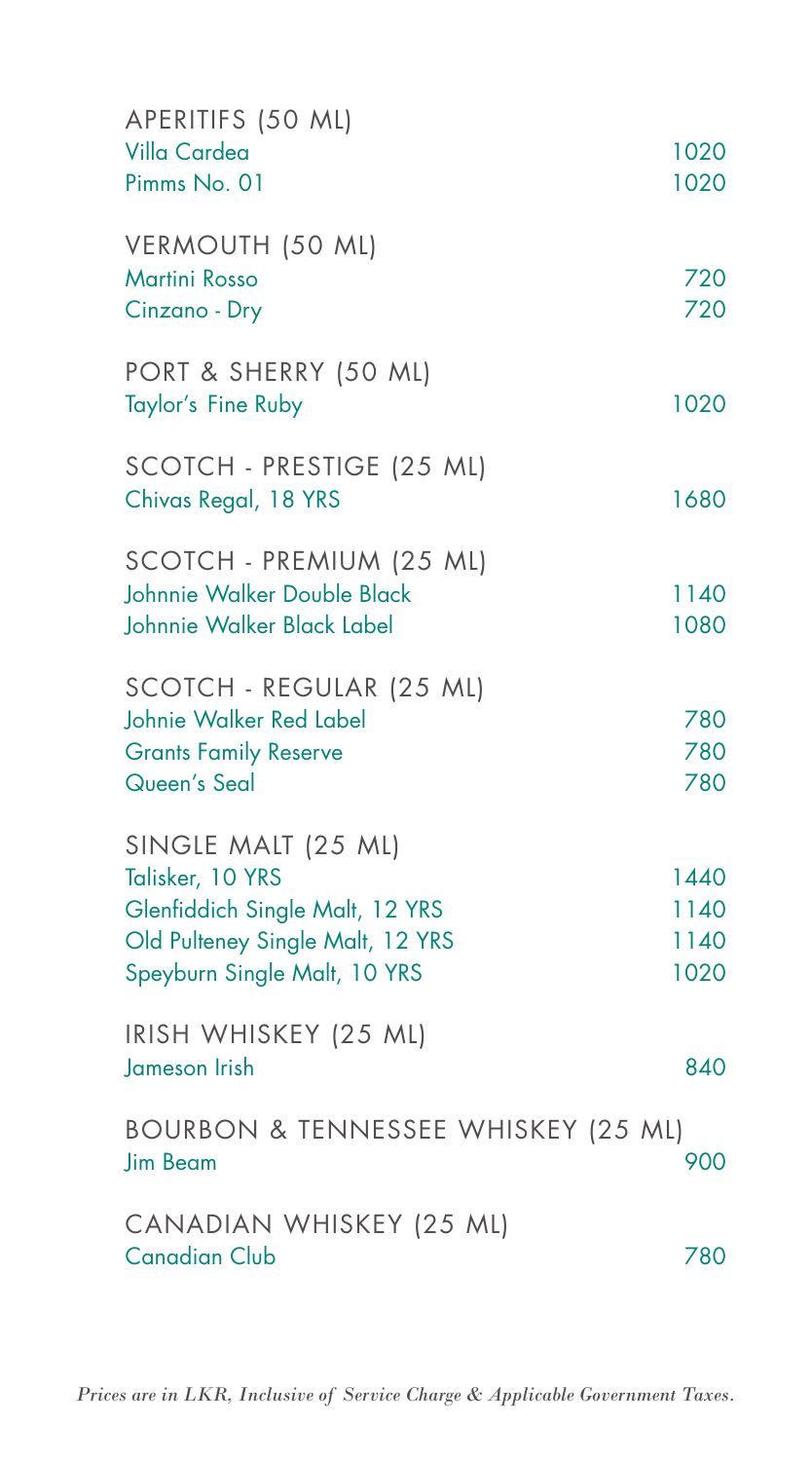| GIN (25 ML)                              |      |
|------------------------------------------|------|
| <b>Bombay Sapphire</b>                   | 780  |
| Gordons                                  | 720  |
| <b>Beefeater</b>                         | 720  |
| VODKA - PREMIUM (25 ML)                  |      |
| Ciroc                                    | 1140 |
| <b>Gray Goose Original</b>               | 1140 |
| VODKA - REGULAR (25 ML)                  |      |
| Absolut Vodka (Original)                 | 840  |
| Stolichnaya                              | 720  |
| <b>Smirnoff Red</b>                      | 720  |
| <b>Russian Standard Original</b>         | 720  |
| <b>RUM (25 ML)</b>                       |      |
| Cachaca                                  | 780  |
| Malibu                                   | 780  |
| <b>Bacardi Superior</b>                  | 720  |
| <b>Havana Club</b>                       | 720  |
| Captain Morgan Jam Rum                   | 720  |
| TEQUILA (25 ML)                          |      |
| <b>Agavita Blanco</b>                    | 780  |
| COGNAC - REGULAR (25 ML)                 |      |
| <b>Hennessy VS</b>                       | 1140 |
| BRANDY (25 ML)                           |      |
| St.Remy                                  | 780  |
|                                          |      |
| GRAPPA (25 ML)<br><b>Grappa Classica</b> | 720  |
|                                          |      |
| <b>BEER IMPORTED</b>                     |      |
| Budweiser, 330ML                         | 1440 |
| Corona, 355ML                            | 1140 |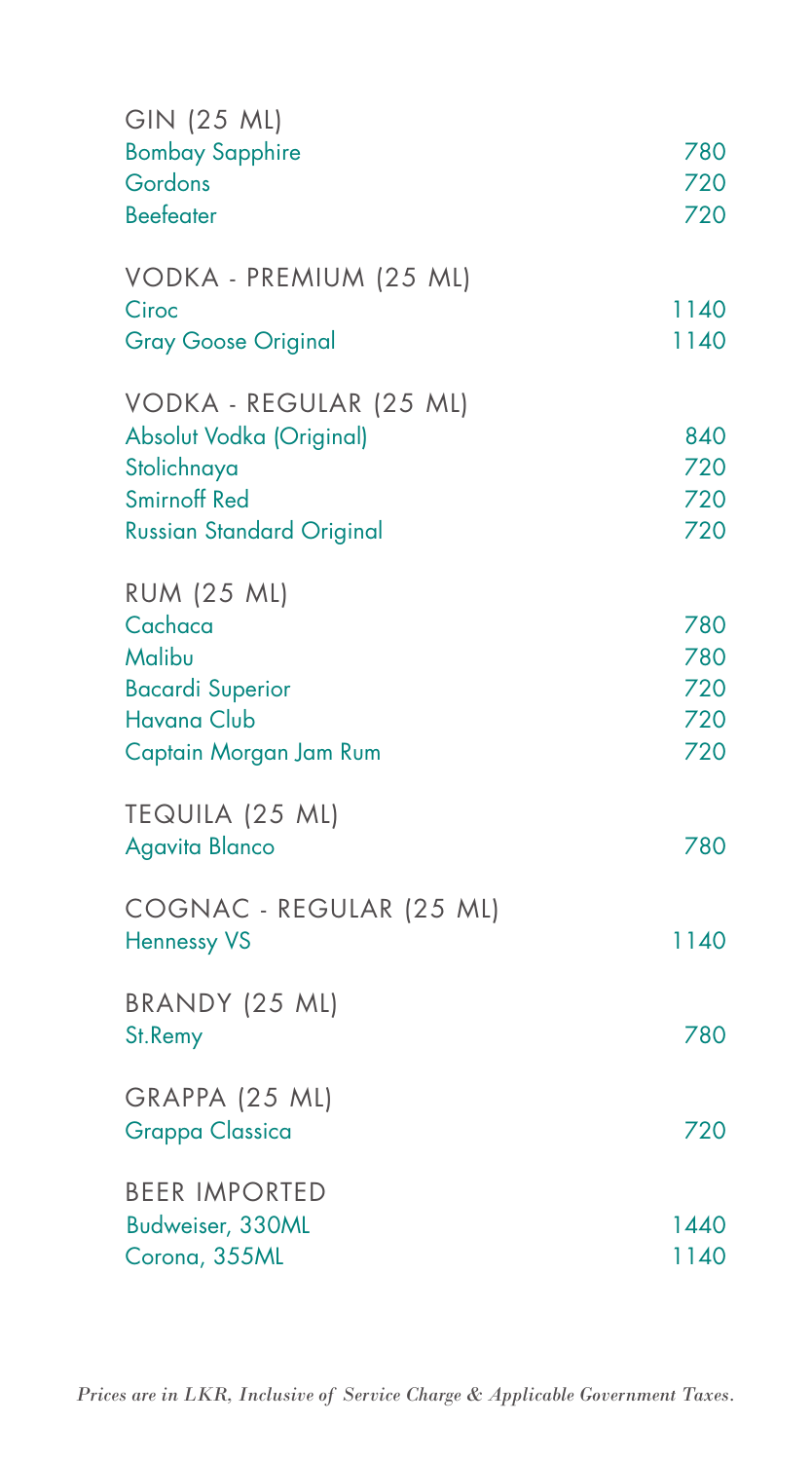| <b>BEER SRI LANKAN</b>                   |            |
|------------------------------------------|------------|
| Carlsberg, 625 ML                        | 940        |
| Lion Lager, 625ML                        | 900        |
| Lion Stout, 625 ML                       | 1020       |
| Heineken, 330ML                          | 1020       |
| Guinness Extra Stout, 325ML              | 960        |
| <b>CIDER</b>                             |            |
| Somersby, 330ML                          | 1080       |
| LIQUEUR (25 ML)                          |            |
| Cointreau                                | 960        |
| Galliano                                 | 900        |
| Jagermeister                             | 900        |
| <b>Baileys Irish Cream</b>               | 780        |
| Kahlua                                   | 780<br>780 |
| <b>Triple Sec</b><br><b>Blue Curacao</b> | 780        |
| Crème De Cassis                          | 780        |
| <b>Cherry Brandy</b>                     | 780        |
| Amaretto                                 | 780        |
| Peach                                    | 780        |
| Sambuca Original                         | 720        |
| ARRACK (50 ML)                           |            |
| Old Arrack                               | 660        |
| Narikela                                 | 660        |
| V.S.O.A Premium                          | 660        |
| DOMESTIC SPIRITS (50 ML)                 |            |
| <b>Brandy - Galerie</b>                  | 720        |
| Gin - Flinton London Dry                 | 720        |
| Rum - Balmora White/ Dark                | 720        |
| Whiskey - Tillsider                      | 720        |
| Vodka - Petroff                          | 720        |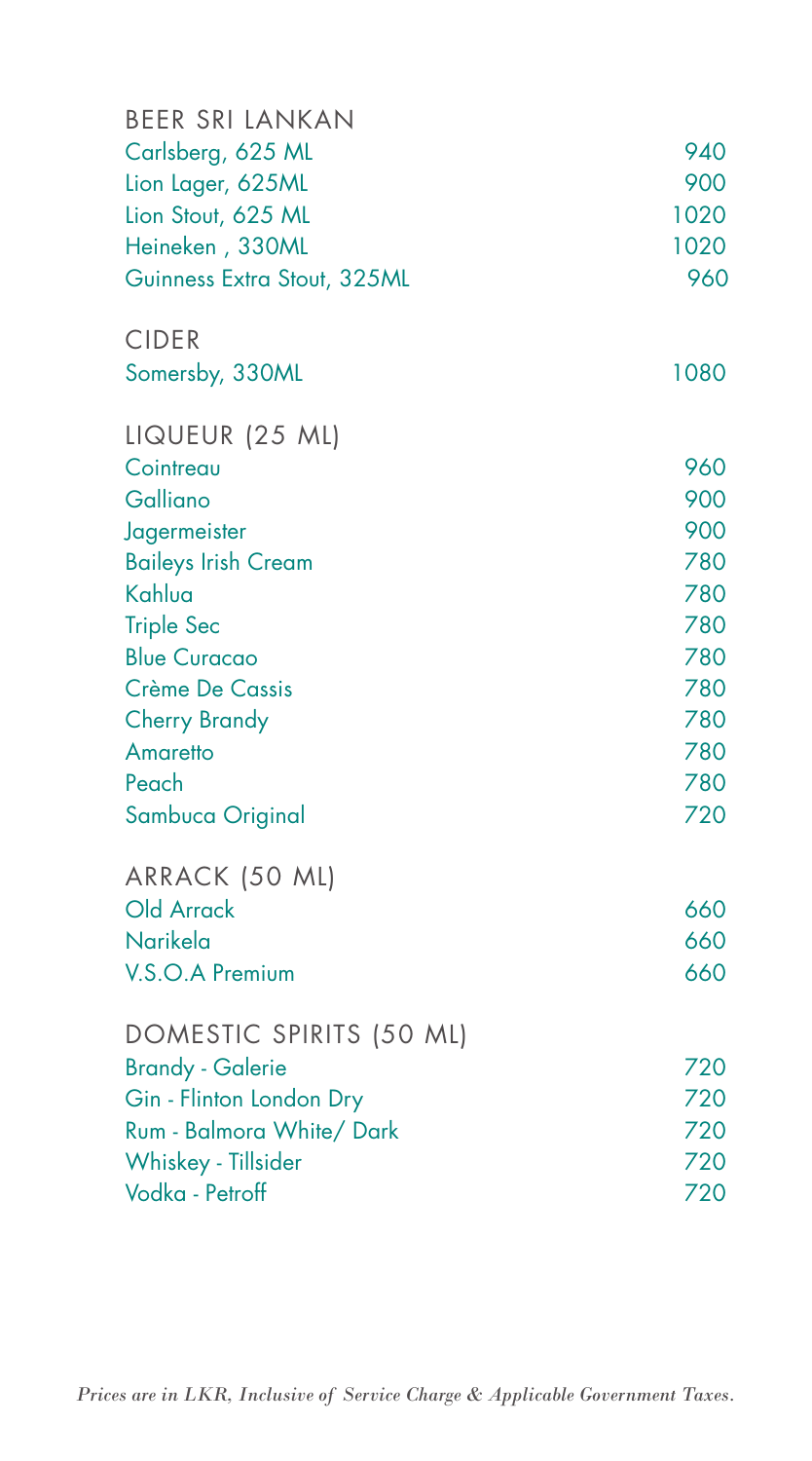| <b>FLUTES</b><br><b>Bellini</b><br>Sparkling Wine/ Peach Puree                | 1740 |
|-------------------------------------------------------------------------------|------|
| Kir Royale<br>Sparkling Wine/ Crème de Cassis/ Lemon Twist                    | 1740 |
| French <sub>75</sub><br>Sparkling Wine/ Gin/ Lemonade                         | 1740 |
| Mimosa<br>Sparkling Wine/ Fresh Orange Juice                                  | 1740 |
| THE CLASSICS<br>Mojito<br>Rum/ Fresh Lime/ Fresh Mint/ Sugar/ Soda            | 1500 |
| Caipirinha<br>Cachaca/ Fresh Lime/ Brown Sugar                                | 1500 |
| Daiquiri/ Froze Daiquiri<br>Rum / Lime Juice/ Sugar                           | 1500 |
| Mai Tai<br>Rum/ Orange Curacao/ Fresh Pineapple/<br>Fresh Orange/ Grenadine   | 1740 |
| <b>Tequila Sunrise</b><br>Tequila/ Fresh Orange Juice/ Grenadine Syrup        | 1740 |
| Piña Colada<br>Rum/ Malibu / Fresh Pineapple/ Coconut Cream                   | 1740 |
| Dry Martini<br>Gin/Dry Vermouth / Lime                                        | 1740 |
| Kamikaze<br>Vodka/ Triple Sec/ Fresh Lime Juice                               | 1740 |
| Sex on the Beach<br>Vodka/ Peach Schnapps/ Fresh Orange Juice/Cranberry Juice | 1860 |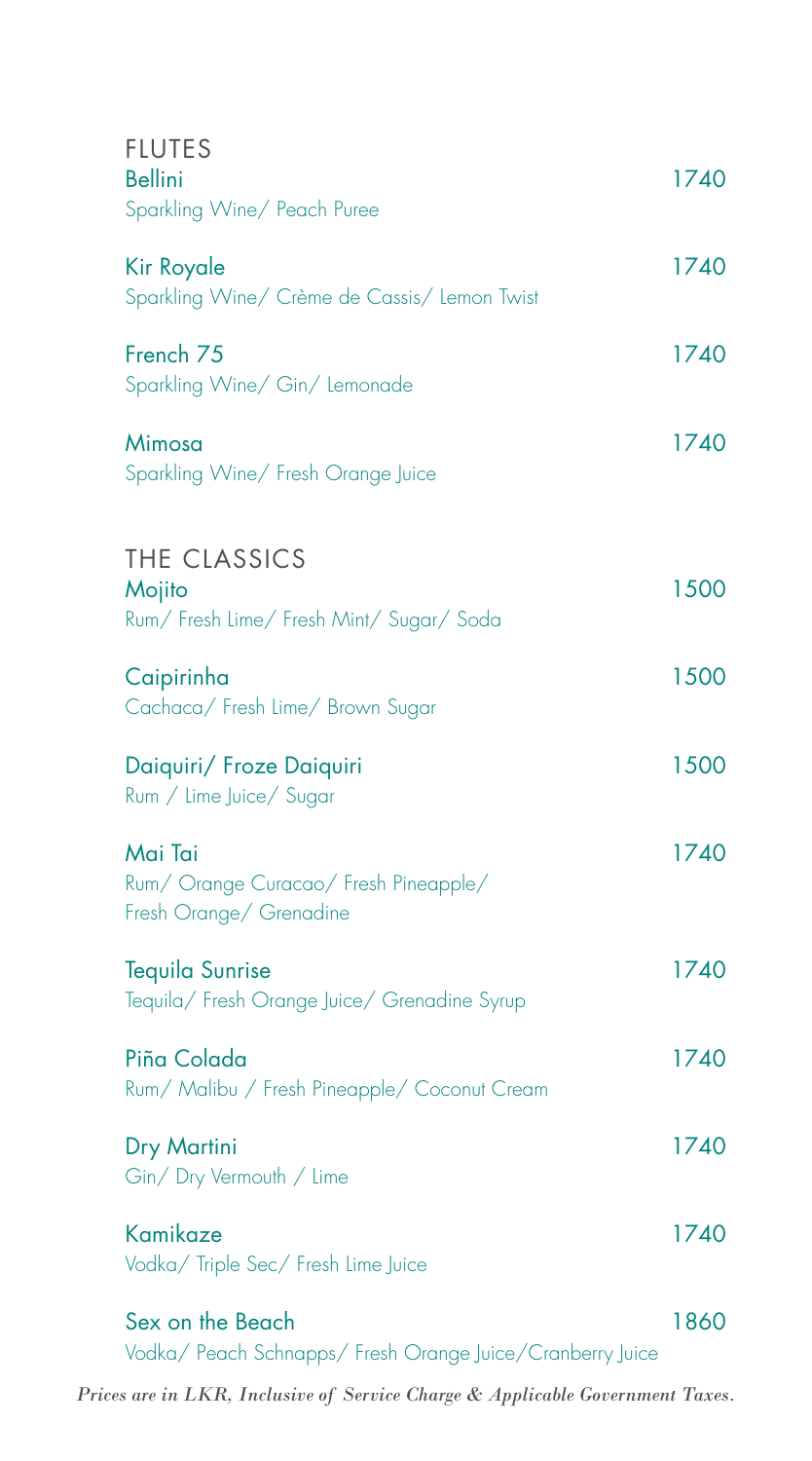| Cosmopolitan<br>Vodka/ Cointreau/ Fresh Lime Juice/ Cranberry Juice                                               | 1860 |
|-------------------------------------------------------------------------------------------------------------------|------|
| Margarita - Your Choice of flavour<br>(Original/ Mango/ Raspberry/ Strawberry)<br>Tequila/ Triple Sec/ Fresh Lime | 1740 |
| Long Island Iced Tea<br>Vodka/ Rum/ Gin/ Tequila/ Triple Sec/ Top with Cola                                       | 2100 |
| <b>Bull Frog</b><br>Vodka/ Rum/ Gin/ Tequila/Triple Sec/ Blue Curacao/Red Bull                                    | 2700 |
| <b>Singapore Sling</b><br>Gin/ Cherry Brandy/ Benedictine/ Pineapple Juice/Fresh Lime/<br>Grenadine/Soda          | 2100 |
| <b>SCHOOTERS</b><br><b>B</b> 52<br>Kahlua/ Baileys Irish Cream/ Grand Mainer                                      | 1860 |
| Jagerbomb<br>Jagermeister/ Red Bull                                                                               | 1860 |
| <b>BMW</b><br>Baileys Irish Cream/ Malibu/ Whiskey                                                                | 1620 |
| <b>Slippery Nipple</b><br>Sambuca/ Baileys Irish Cream                                                            | 1620 |
| <b>SRI LANKAN SPECIALTY</b><br>Negombo Sunset<br>Local Gin/Villa Cardea/Lime/Sugar/Top up with Lemonade           | 1740 |
| Sri Lankan Delight<br>Arrack/ Passion Fruit Cordial/ Lime/ Top up with Soda                                       | 1200 |
| <b>Heritance Cooler</b><br>Narikela Coconut Rum/ Local Red Rum/ Lime Juice/ Soda                                  | 1200 |
| Prices are in LKR, Inclusive of Service Charge & Applicable Government Taxes.                                     |      |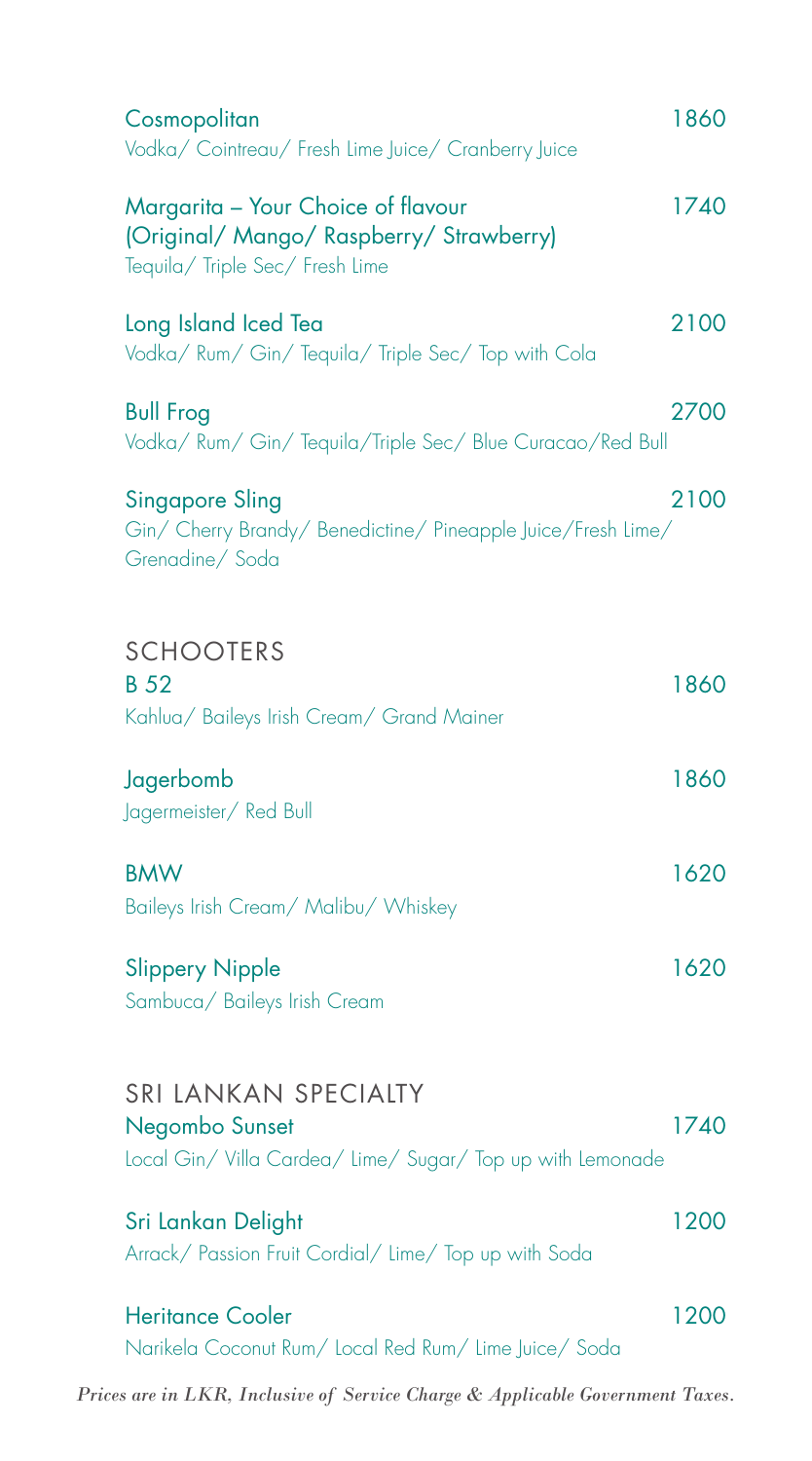| <b>SOFT DRINKS</b>                            |     |
|-----------------------------------------------|-----|
| <b>Diet Coke</b>                              | 580 |
| Coca Cola / Fanta / Sprite / Lemonade         | 320 |
| Tonic / Soda / Ginger Ale / Ginger Beer       | 320 |
| <b>FRESH JUICES</b>                           |     |
| Carrot                                        | 960 |
| Carrot & Orange                               | 960 |
| Orange                                        | 960 |
| Mango (Seasonal)                              | 960 |
| <b>Avocado</b> (Seasonal)                     | 960 |
| Pineapple                                     | 840 |
| <b>Water Melon</b>                            | 840 |
| Papaya                                        | 840 |
| Cucumber                                      | 840 |
| Lime Juice/ Lime & Soda                       | 840 |
| <b>Mixed Fruit Juice</b>                      | 840 |
| <b>King Coconut</b>                           | 420 |
| <b>CHILLED JUICE</b>                          |     |
| Cranberry                                     | 780 |
| Tomato                                        | 720 |
| Apple                                         | 720 |
| <b>ENERGY DRINKS</b>                          |     |
| <b>Red Bull</b>                               | 900 |
| <b>OTHER BEVERAGES</b>                        |     |
| <b>Milk Shake</b>                             | 780 |
| Vanilla/ Chocolate/ Strawberry/ Mango/ Banana |     |
| <b>Sweet or Salt Lassi</b>                    | 720 |
| MINERAL WATER - DOMESTIC                      |     |
| Small, 500ML                                  | 240 |
| Large , 1500ML                                | 540 |
| MINERAL WATER - IMPORTED                      |     |
| Perrier                                       | 900 |